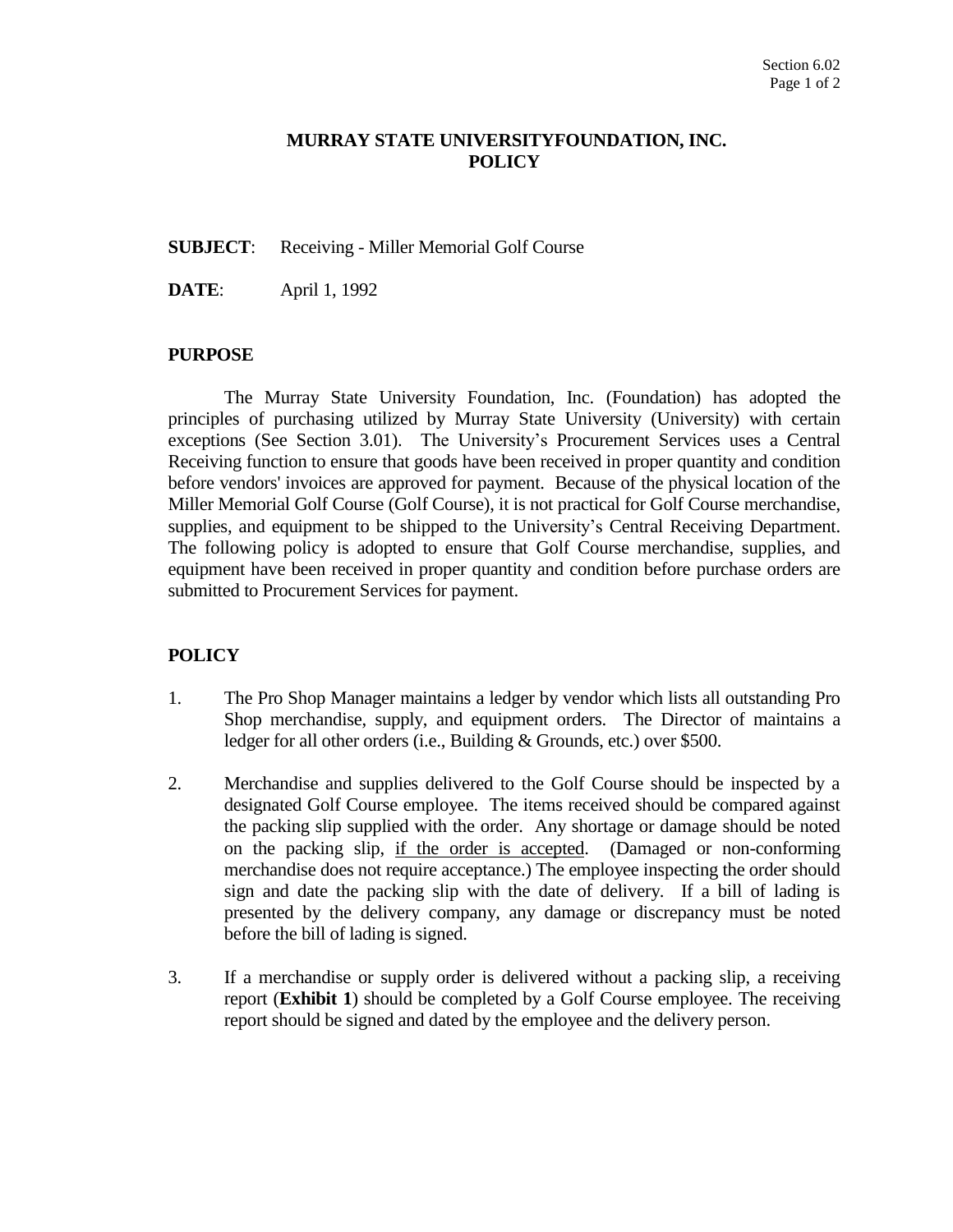- 4. The signed packing slip or receiving report should be submitted to the Pro Shop Manager for Pro Shop orders. All other receiving documents should be submitted to the Director of Golf. Each manager compares the receiving documentation to the order entered in his/her vendor ledger. When the goods have been received in the condition and terms of the order, the date of delivery should be entered into the appropriate ledger.
- 5. If goods are received as a result of a Purchase Order initiated by the University's Procurement Services, invoices will be submitted directly to Procurement Services by the vendor. Procurement Services cannot approve an invoice for payment until there is evidence that the goods have been received. Therefore, a copy of the signed and dated packing slip or receiving report should be sent to Procurement Services as soon as the goods are delivered to the Golf Course.
- 6. If a Purchase Order was not issued for the merchandise or supplies received, the Pro Shop Manager should initiate payment of the vendor's invoice. The Pro Shop manager should verify the invoice against the packing slip or receiving report prior to submitting the invoice to the Foundation for payment.

Revised September 15, 2014